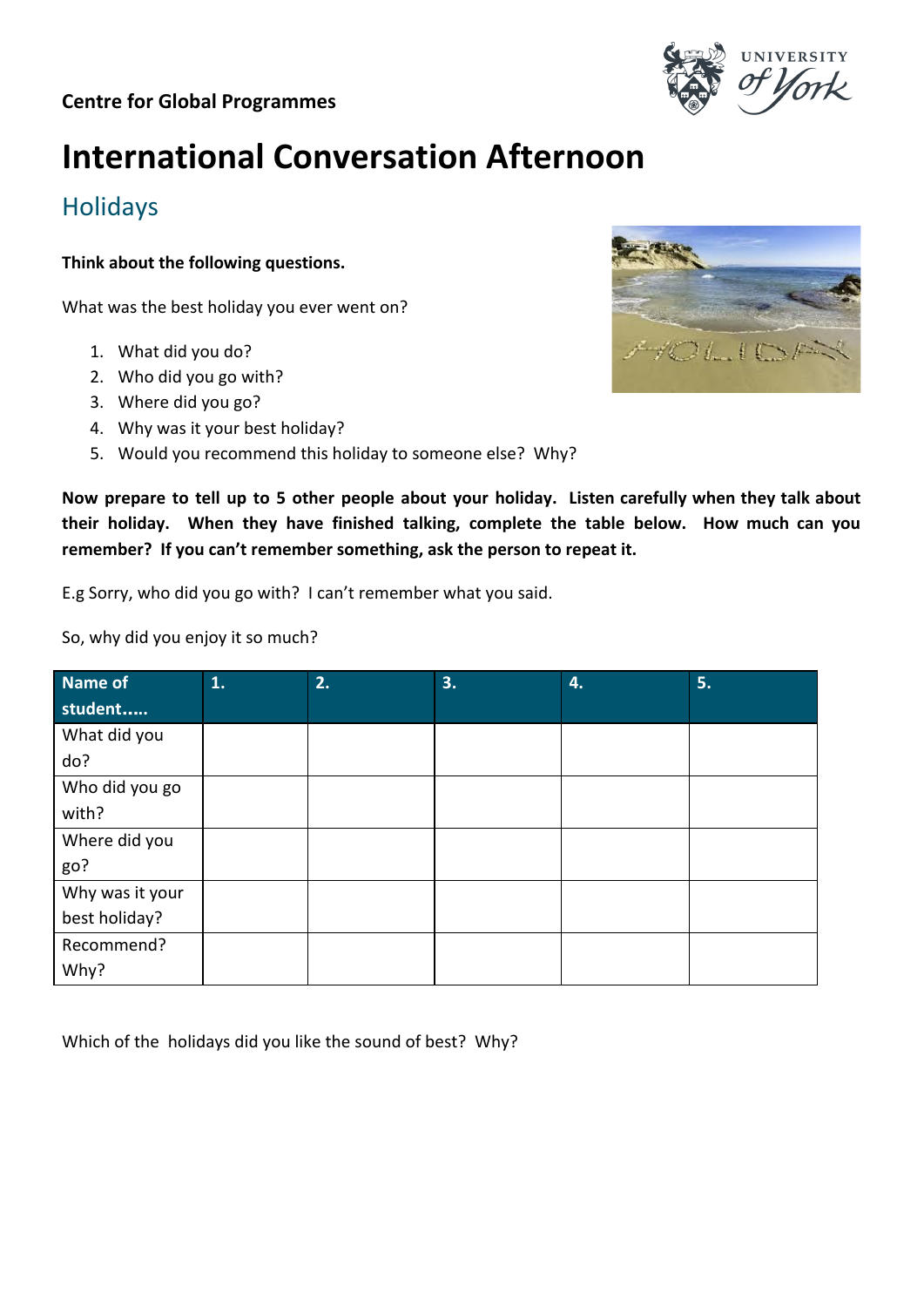#### **Centre for Global Programmes**



#### **In your group, ask each other what kind of holidays you like best. Use the ideas below to help you.**

Do you like:

- Sunbathing on the beach
- Visiting places of interest
- Visiting museums and galleries
- Staying in a hotel complex
- Seeing how the local people live
- Doing something different every day
- Doing sports activities eg diving
- Doing activities in an organised group
- Being totally independent of other people

Your group is going on holiday together. Agree on a holiday that you will all enjoy (you might need to compromise a bit!!) Try to persuade the others that your country is the perfect place for your group's holiday. Talk about what you can see and do in your country and what a wonderful time your group members will have there. Below are some ideas to help you, but you can choose anywhere in the world.









**China**



**Italy**